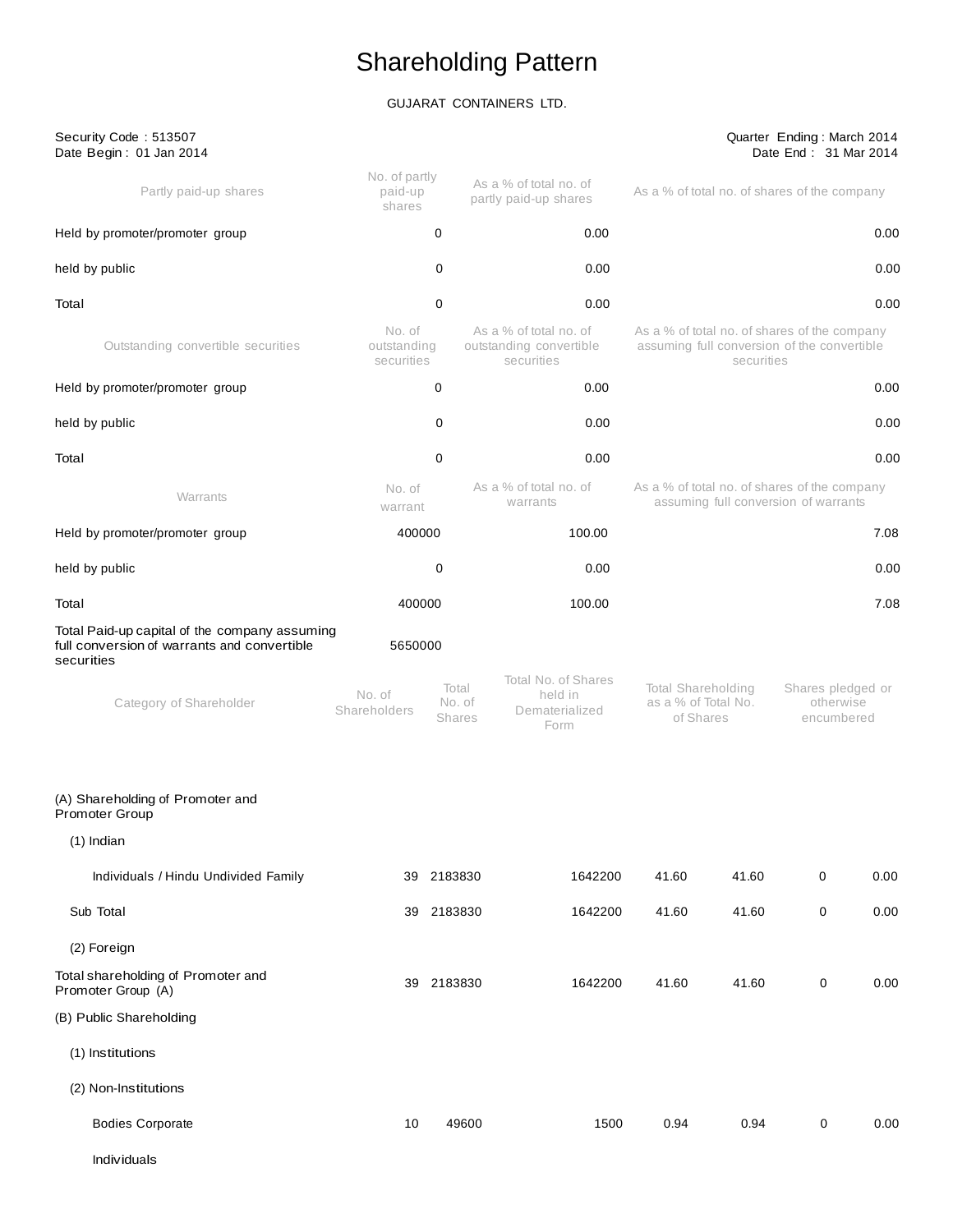| Individual shareholders holding<br>nominal share capital up to Rs. 1 lakh                  | 10253       | 2275070       | 31100       | 43.33  | 43.33  | 0 | 0.00 |
|--------------------------------------------------------------------------------------------|-------------|---------------|-------------|--------|--------|---|------|
| Individual shareholders holding<br>nominal share capital in excess of Rs. 1 lakh           | 3           | 705300        | 0           | 13.43  | 13.43  | 0 | 0.00 |
| Any Others (Specify)                                                                       | 117         | 36200         | 1600        | 0.69   | 0.69   | 0 | 0.00 |
| Non Resident Indians                                                                       | 115         | 35400         | 800         | 0.67   | 0.67   | 0 | 0.00 |
| <b>Hindu Undivided Families</b>                                                            | 2           | 800           | 800         | 0.02   | 0.02   | 0 | 0.00 |
| Sub Total                                                                                  | 10383       | 3066170       | 34200       | 58.40  | 58.40  | 0 | 0.00 |
| Total Public shareholding (B)                                                              | 10383       | 3066170       | 34200       | 58.40  | 58.40  | 0 | 0.00 |
| Total $(A)+(B)$                                                                            | 10422       | 5250000       | 1676400     | 100.00 | 100.00 | 0 | 0.00 |
| (C) Shares held by Custodians and against<br>which Depository Receipts have been<br>issued | 0           | $\mathbf 0$   | 0           | 0.00   | 0.00   | 0 | 0.00 |
| (1)                                                                                        | $\mathbf 0$ | $\mathbf 0$   | $\mathbf 0$ | 0.00   | 0.00   | 0 | 0.00 |
| (2)                                                                                        | 0           | $\mathbf 0$   | 0           | 0.00   | 0.00   | 0 | 0.00 |
| Sub Total                                                                                  | 0           | $\mathbf 0$   | 0           | 0.00   | 0.00   | 0 | 0.00 |
| Total $(A)+(B)+(C)$                                                                        |             | 10422 5250000 | 1676400     | 0.00   | 100.00 | 0 | 0.00 |

Notes:

1. For determining public shareholding for the purpose of Clause 40A

2. For definitions of Promoter and Promoter Group, refer to Clause 40A.

3. Public shareholding

4. 40000 Equity shares allotted on the conversion of share warrants have been taken in the Demat from pending the listing and Trading approval.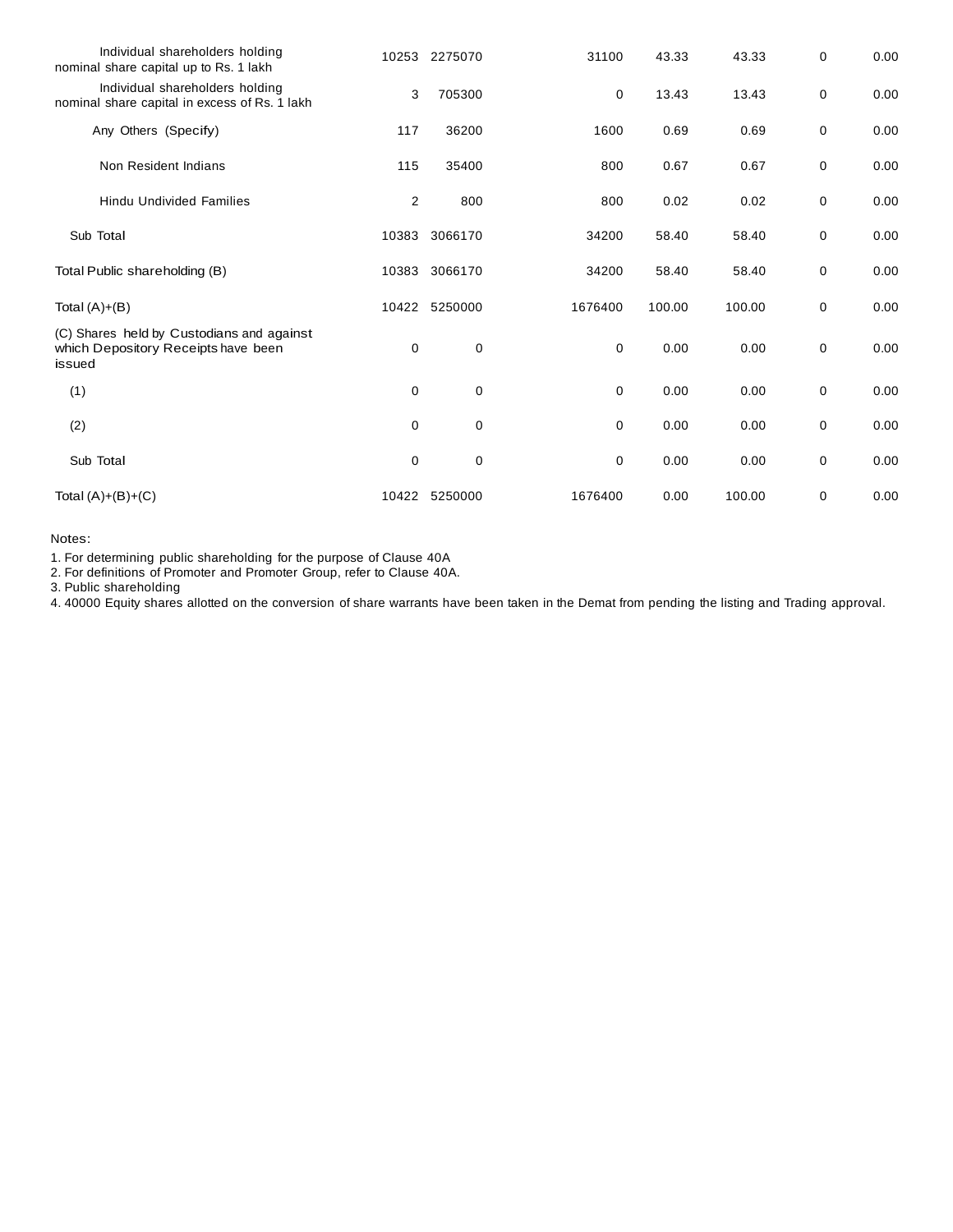### Scrip Code : 513507 Quarter ending : March 2014

### Shareholding of securities (including shares, warrants, convertible securities) of persons belonging to the category Promoter and Promoter Group

|                |                            | Details of Shares<br>held |                                                               | Encumbered shares (*) |                    |                                                                                                | Details of warrants              |                                                                        | Details of convertible<br>securities           |                                                                                      | Total shares (including<br>underlying shares<br>assuming full conversion<br>of warrants and<br>convertible securities) as<br>a % of diluted share<br>capital |  |
|----------------|----------------------------|---------------------------|---------------------------------------------------------------|-----------------------|--------------------|------------------------------------------------------------------------------------------------|----------------------------------|------------------------------------------------------------------------|------------------------------------------------|--------------------------------------------------------------------------------------|--------------------------------------------------------------------------------------------------------------------------------------------------------------|--|
| SI.No.         | Name of the<br>Shareholder | No. of<br>Shares<br>held  | As a $%$<br>of<br>grand<br>total<br>$(A) +$<br>$(B) +$<br>(C) | No                    | As a<br>percentage | As a<br>$%$ of<br>grand<br>total<br>$(A) +$<br>$(B) +$<br>$(C)$ of<br>sub-<br>clause<br>(I)(a) | Number<br>оf<br>warrants<br>held | As a %<br>total<br>number<br>of<br>warrants<br>of the<br>same<br>class | Number of<br>convertible<br>securities<br>held | As a %<br>total<br>number of<br>convertible<br>securities<br>of the<br>same<br>class |                                                                                                                                                              |  |
| $\mathbf{1}$   | Kiran Shah                 | 7,66,500                  | 14.60                                                         | 0                     | 0.00               | 0.00                                                                                           | 0                                | 0.00                                                                   | $\pmb{0}$                                      | 0.00                                                                                 | 13.57                                                                                                                                                        |  |
| $\overline{2}$ | Geeta K Shah               | 1,97,100                  | 3.75                                                          | 0                     | 0.00               | 0.00                                                                                           | 0                                | 0.00                                                                   | $\pmb{0}$                                      | 0.00                                                                                 | 3.49                                                                                                                                                         |  |
| 3              | Kiran Shah                 | 2,78,400                  | 5.30                                                          | 0                     | 0.00               | 0.00                                                                                           | 0                                | 0.00                                                                   | $\pmb{0}$                                      | 0.00                                                                                 | 4.93                                                                                                                                                         |  |
| $\overline{4}$ | Pravin H Shah              | 43,300                    | 0.82                                                          | 0                     | 0.00               | 0.00                                                                                           | 0                                | 0.00                                                                   | $\mathbf 0$                                    | 0.00                                                                                 | 0.77                                                                                                                                                         |  |
| 5              | Geeta Kiran<br>Shah        | 2,33,000                  | 4.44                                                          | 0                     | 0.00               | 0.00                                                                                           | 0                                | 0.00                                                                   | $\pmb{0}$                                      | 0.00                                                                                 | 4.12                                                                                                                                                         |  |
| 6              | Pravin Hiralal<br>Shah     | 5,000                     | 0.10                                                          | 0                     | 0.00               | 0.00                                                                                           | 0                                | 0.00                                                                   | $\pmb{0}$                                      | 0.00                                                                                 | 0.09                                                                                                                                                         |  |
| $\overline{7}$ | Pradip M Shah              | 4,500                     | 0.09                                                          | 0                     | 0.00               | 0.00                                                                                           | 0                                | 0.00                                                                   | $\mathbf 0$                                    | 0.00                                                                                 | 0.08                                                                                                                                                         |  |
| 8              | Kiran Shah                 | 2,830                     | 0.05                                                          | 0                     | 0.00               | 0.00                                                                                           | 0                                | 0.00                                                                   | $\mathbf 0$                                    | 0.00                                                                                 | 0.05                                                                                                                                                         |  |
| 9              | Geeta K Shah               | 1,100                     | 0.02                                                          | 0                     | 0.00               | 0.00                                                                                           | 0                                | 0.00                                                                   | $\pmb{0}$                                      | 0.00                                                                                 | 0.02                                                                                                                                                         |  |
| 10             | Kiran Shah                 | 1,100                     | 0.02                                                          | 0                     | 0.00               | 0.00                                                                                           | 0                                | 0.00                                                                   | $\mathbf 0$                                    | 0.00                                                                                 | 0.02                                                                                                                                                         |  |
| 11             | Pravin Shah                | 1,100                     | 0.02                                                          | 0                     | 0.00               | 0.00                                                                                           | 0                                | 0.00                                                                   | $\mathbf 0$                                    | 0.00                                                                                 | 0.02                                                                                                                                                         |  |
| 12             | Minaxiben<br>Shah          | 900                       | 0.02                                                          | 0                     | 0.00               | 0.00                                                                                           | 0                                | 0.00                                                                   | $\mathbf 0$                                    | 0.00                                                                                 | 0.02                                                                                                                                                         |  |
| 13             | Arvindbhai<br>Shah         | 800                       | 0.02                                                          | 0                     | 0.00               | 0.00                                                                                           | 0                                | 0.00                                                                   | $\pmb{0}$                                      | 0.00                                                                                 | 0.01                                                                                                                                                         |  |
| 14             | Pradipbhai<br>Shah         | 500                       | 0.01                                                          | 0                     | 0.00               | 0.00                                                                                           | 0                                | 0.00                                                                   | $\mathbf 0$                                    | 0.00                                                                                 | 0.01                                                                                                                                                         |  |
| 15             | Pravin Hiral<br>Shah       | 500                       | 0.01                                                          | 0                     | 0.00               | 0.00                                                                                           | 0                                | 0.00                                                                   | 0                                              | 0.00                                                                                 | 0.01                                                                                                                                                         |  |
| 16             | Geetadevi K<br>Shah        | 100                       | 0.00                                                          | 0                     | 0.00               | 0.00                                                                                           | 0                                | 0.00                                                                   | $\mathbf 0$                                    | 0.00                                                                                 | 0.00                                                                                                                                                         |  |
| 17             | Geetaben<br>Shah           | 100                       | 0.00                                                          | 0                     | 0.00               | 0.00                                                                                           | 0                                | 0.00                                                                   | 0                                              | 0.00                                                                                 | 0.00                                                                                                                                                         |  |
| 18             | Pradipkumar<br>Shah        | 100                       | 0.00                                                          | 0                     | 0.00               | 0.00                                                                                           | 0                                | 0.00                                                                   | $\pmb{0}$                                      | 0.00                                                                                 | 0.00                                                                                                                                                         |  |
| 19             | Shah Geeta<br>Devi Kiran   | 100                       | 0.00                                                          | 0                     | 0.00               | 0.00                                                                                           | 0                                | 0.00                                                                   | 0                                              | 0.00                                                                                 | 0.00                                                                                                                                                         |  |
| 20             | Shah Geeta<br>Ben Kiran    | 100                       | 0.00                                                          | 0                     | 0.00               | 0.00                                                                                           | 0                                | 0.00                                                                   | $\mathbf 0$                                    | 0.00                                                                                 | 0.00                                                                                                                                                         |  |
| 21             | Shah Kiranray<br>Α         | 100                       | 0.00                                                          | 0                     | 0.00               | 0.00                                                                                           | 0                                | 0.00                                                                   | 0                                              | 0.00                                                                                 | 0.00                                                                                                                                                         |  |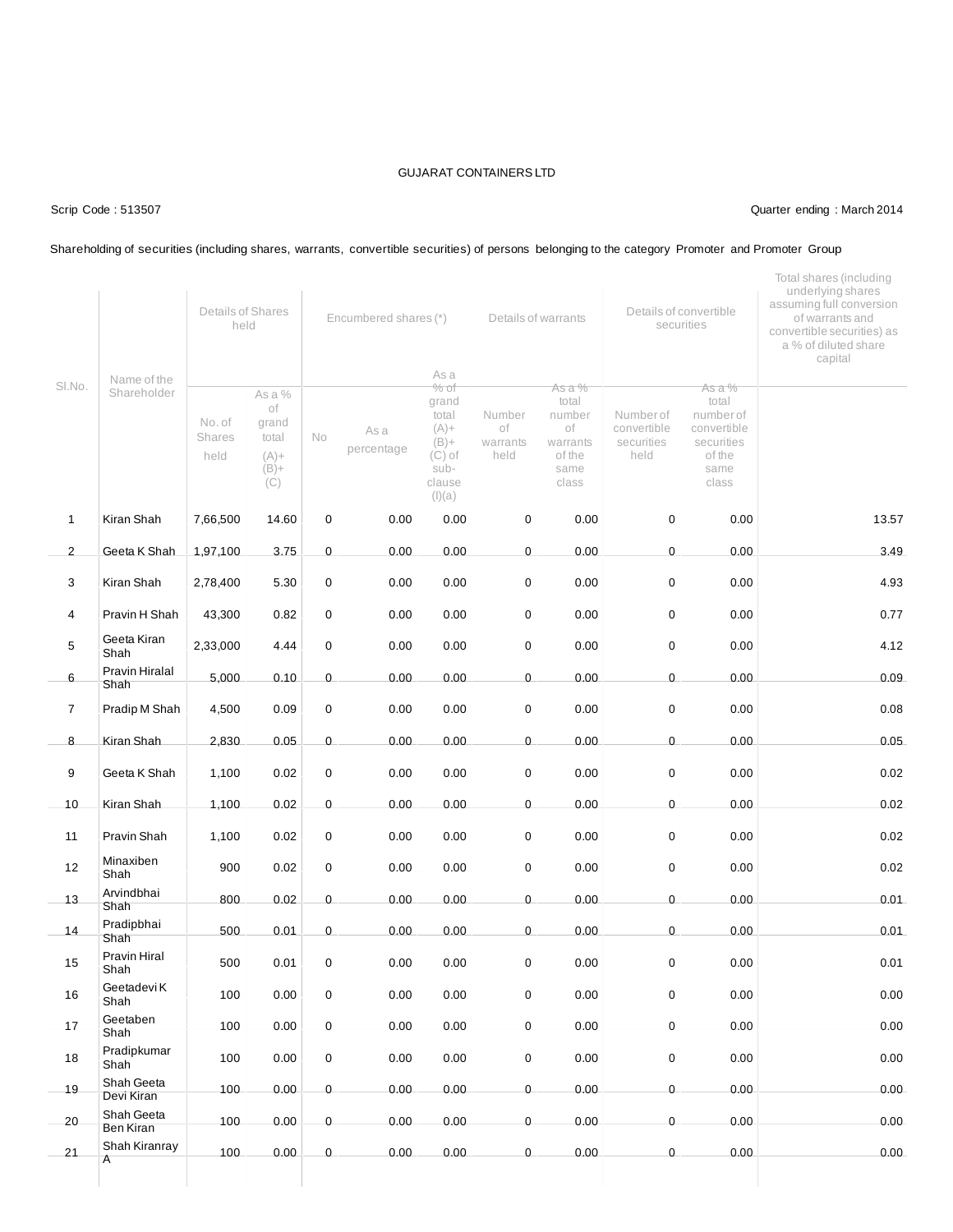| 22 | Shah Geeta               | 100       | 0.00  | $\mathbf 0$ | 0.00 | 0.00 | 0           | 0.00   | $\boldsymbol{0}$ | 0.00 | 0.00  |
|----|--------------------------|-----------|-------|-------------|------|------|-------------|--------|------------------|------|-------|
| 23 | Geetakumari <<br>Shah    | 100       | 0.00  | 0           | 0.00 | 0.00 | 0           | 0.00   | $\pmb{0}$        | 0.00 | 0.00  |
| 24 | Geetagauri<br>Kiran Shah | 100       | 0.00  | $\mathbf 0$ | 0.00 | 0.00 | 0           | 0.00   | $\pmb{0}$        | 0.00 | 0.00  |
| 25 | Geeta Devi K<br>Shah     | 100       | 0.00  | $\mathbf 0$ | 0.00 | 0.00 | $\pmb{0}$   | 0.00   | $\pmb{0}$        | 0.00 | 0.00  |
| 26 | Geeta Kiran<br>Shah      | 100       | 0.00  | $\mathbf 0$ | 0.00 | 0.00 | $\pmb{0}$   | 0.00   | $\pmb{0}$        | 0.00 | 0.00  |
| 27 | Geetagauri<br>Shah       | 100       | 0.00  | 0           | 0.00 | 0.00 | $\pmb{0}$   | 0.00   | $\pmb{0}$        | 0.00 | 0.00  |
| 28 | Kiranray A<br>Shah       | 100       | 0.00  | 0           | 0.00 | 0.00 | $\mathbf 0$ | 0.00   | $\pmb{0}$        | 0.00 | 0.00  |
| 29 | Pradipbhai<br>Shah       | 100       | 0.00  | 0           | 0.00 | 0.00 | 0           | 0.00   | $\pmb{0}$        | 0.00 | 0.00  |
| 30 | Pradipray<br>Shah        | 100       | 0.00  | 0           | 0.00 | 0.00 | $\mathbf 0$ | 0.00   | $\boldsymbol{0}$ | 0.00 | 0.00  |
| 31 | Pradip Shah              | 100       | 0.00  | $\mathbf 0$ | 0.00 | 0.00 | 0           | 0.00   | $\pmb{0}$        | 0.00 | 0.00  |
| 32 | Pradipchandra<br>Shah    | 100       | 0.00  | 0           | 0.00 | 0.00 | 0           | 0.00   | $\pmb{0}$        | 0.00 | 0.00  |
| 33 | Pradip Shah              | 100       | 0.00  | 0           | 0.00 | 0.00 | 0           | 0.00   | $\pmb{0}$        | 0.00 | 0.00  |
| 34 | Geetadevi<br>Kiran Shah  | 100       | 0.00  | 0           | 0.00 | 0.00 | $\pmb{0}$   | 0.00   | $\pmb{0}$        | 0.00 | 0.00  |
| 35 | Geetaben<br>Shah         | 100       | 0.00  | 0           | 0.00 | 0.00 | $\pmb{0}$   | 0.00   | $\pmb{0}$        | 0.00 | 0.00  |
| 36 | Neha Vivek<br>Vora       | 3,16,500  | 6.03  | 0           | 0.00 | 0.00 | $\pmb{0}$   | 0.00   | $\boldsymbol{0}$ | 0.00 | 5.60  |
| 37 | Geeta K Shah             | 100       | 0.00  | 0           | 0.00 | 0.00 | $\pmb{0}$   | 0.00   | $\pmb{0}$        | 0.00 | 0.00  |
| 38 | Neil Kiran<br>Shah       | 3,25,700  | 6.20  | $\mathbf 0$ | 0.00 | 0.00 | 200000      | 50.00  | $\pmb{0}$        | 0.00 | 9.30  |
| 39 | Neha Vora                | 2,900     | 0.06  | $\mathbf 0$ | 0.00 | 0.00 | 200000      | 50.00  | $\pmb{0}$        | 0.00 | 3.59  |
|    | Total                    | 21,83,830 | 41.60 | $\mathbf 0$ | 0.00 | 0.00 | 400000      | 100.00 | $\boldsymbol{0}$ | 0.00 | 45.73 |
|    |                          |           |       |             |      |      |             |        |                  |      |       |

(\*) The term encumbrance has the same meaning as assigned to it in regulation 28(3) of the SAST Regulations, 2011.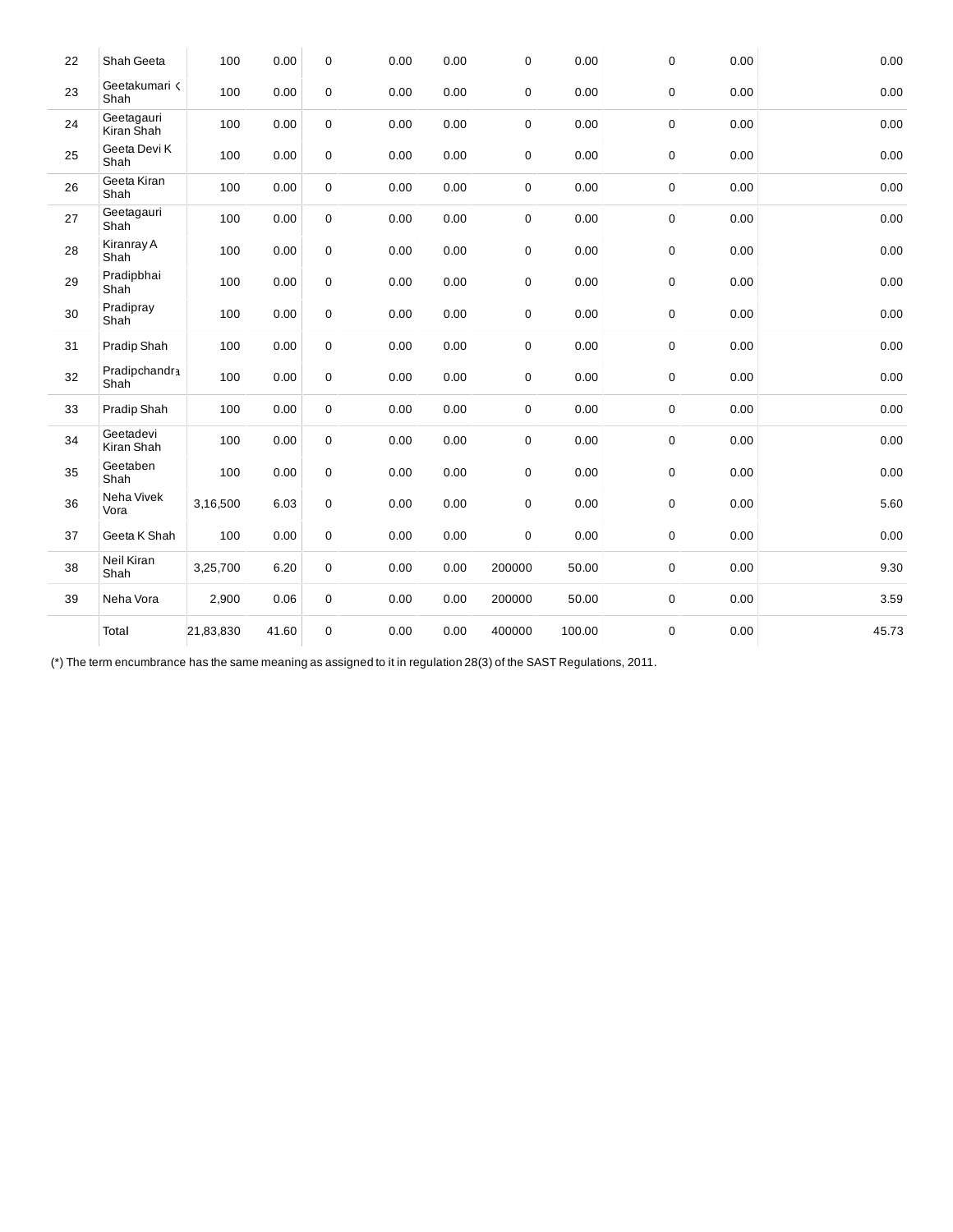## Scrip Code : 513507 Quarter ending : March 2014

### Shareholding of securities (including shares, warrants, convertible securities) of persons belonging to the category Public and holding more than 1% of the total number of shares

|     |                           |                       | <b>Shares</b>             |                                  | Details of warrants                           |                                                | Details of convertible<br>securities                           | Total shares (including underlying                                         |  |
|-----|---------------------------|-----------------------|---------------------------|----------------------------------|-----------------------------------------------|------------------------------------------------|----------------------------------------------------------------|----------------------------------------------------------------------------|--|
| No. | Shareholder               | <b>Shares</b><br>held | Total<br>No. of<br>Shares | Number<br>оf<br>warrants<br>held | number of<br>warrants of<br>the same<br>class | Number of<br>convertible<br>securities<br>held | number of<br>convertible<br>securities of<br>the same<br>class | warrants and convertible<br>securities) as a % of diluted share<br>capital |  |
| 1   | Gajanand K<br>Malpani     | 480000                | 9.14                      | 0                                | 0.00                                          | 0                                              | 0.00                                                           | 8.50                                                                       |  |
| 2   | Laxminarayan<br>G Malpani | 170000                | 3.24                      | $\mathbf 0$                      | 0.00                                          | 0                                              | 0.00                                                           | 3.01                                                                       |  |
| 3   | Willingdon<br>Cristian    | 55300                 | 1.05                      | $\mathbf 0$                      | 0.00                                          | 0                                              | 0.00                                                           | 0.98                                                                       |  |
|     | Total                     | 705300                | 13.43                     | 0                                | 0.00                                          | 0                                              | 0.00                                                           | 12.48                                                                      |  |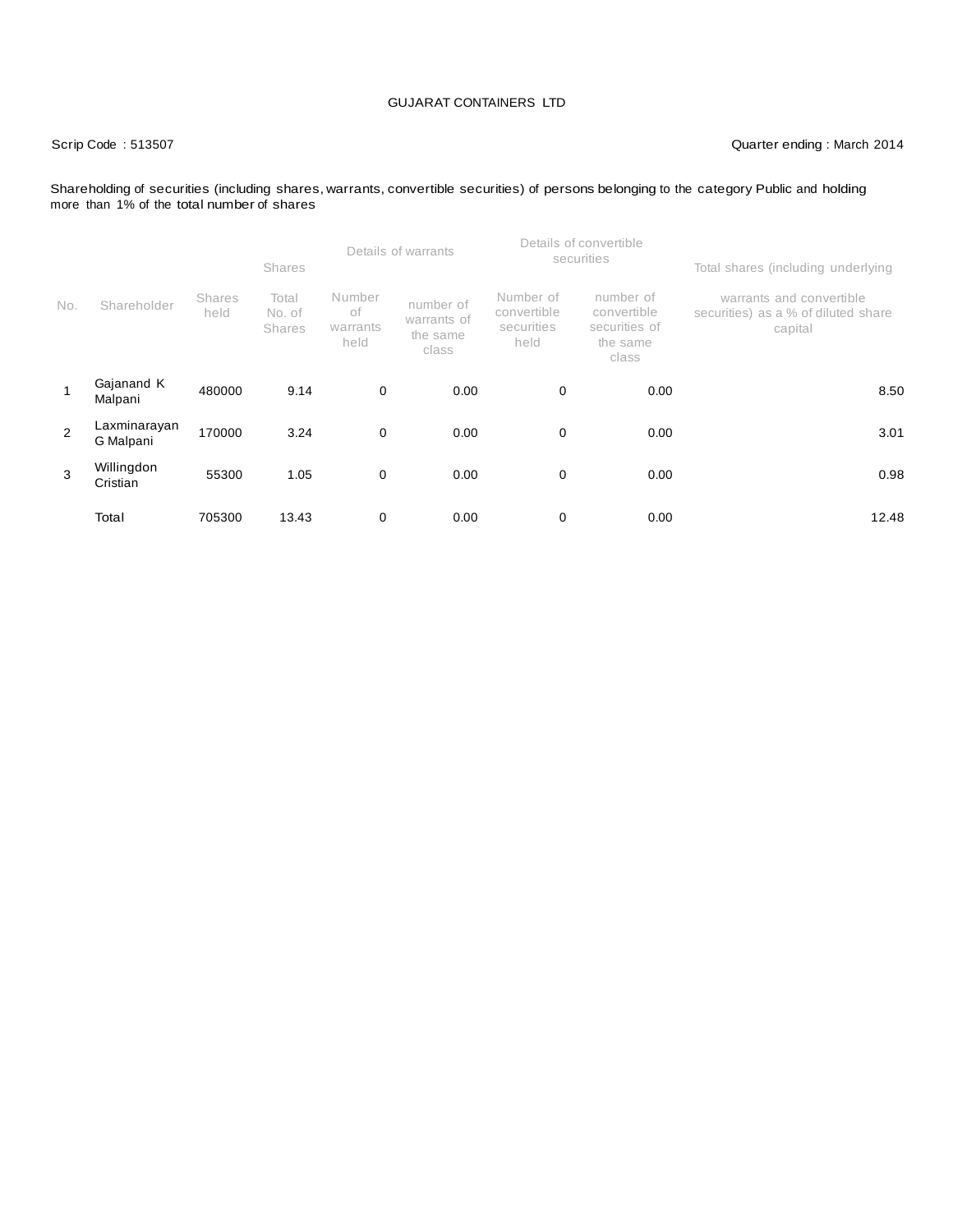Scrip Code : 513507 Quarter ending : March 2014

# Shareholding of securities (including shares, warrants, convertible securities) of persons (together with PAC) belonging to the category "Public" and holding more than 5% of the total number of shares of the company

|            |                                                                                             |                         |                                                       | Details of warrants      |                                                                       | Details of convertible<br>securities           |                                                                                 |                                                                                                                                                        |  |
|------------|---------------------------------------------------------------------------------------------|-------------------------|-------------------------------------------------------|--------------------------|-----------------------------------------------------------------------|------------------------------------------------|---------------------------------------------------------------------------------|--------------------------------------------------------------------------------------------------------------------------------------------------------|--|
| SI.<br>No. | Name(s) of the<br>shareholder(s) and<br>the Persons Acting in<br>Concert (PAC) with<br>them | No. of<br><b>Shares</b> | <b>Shares</b><br>as %<br>of Total<br>No. of<br>Shares | Number<br>оf<br>warrants | As a $%$<br>total<br>number of<br>warrants<br>of the<br>same<br>class | Number of<br>convertible<br>securities<br>held | % w.r.t total<br>number of<br>convertible<br>securities of<br>the same<br>class | Total shares (including<br>underlying shares assuming<br>full conversion of warrants and<br>convertible securities) as a %<br>of diluted share capital |  |
|            | Gajanand K Malpani                                                                          | 480000                  | 9.14                                                  | 0                        | 0.00                                                                  | 0                                              | 0.00                                                                            | 8.50                                                                                                                                                   |  |
|            | Total                                                                                       | 480000                  | 9.14                                                  | 0                        | 0.00                                                                  | 0                                              | 0.00                                                                            | 8.50                                                                                                                                                   |  |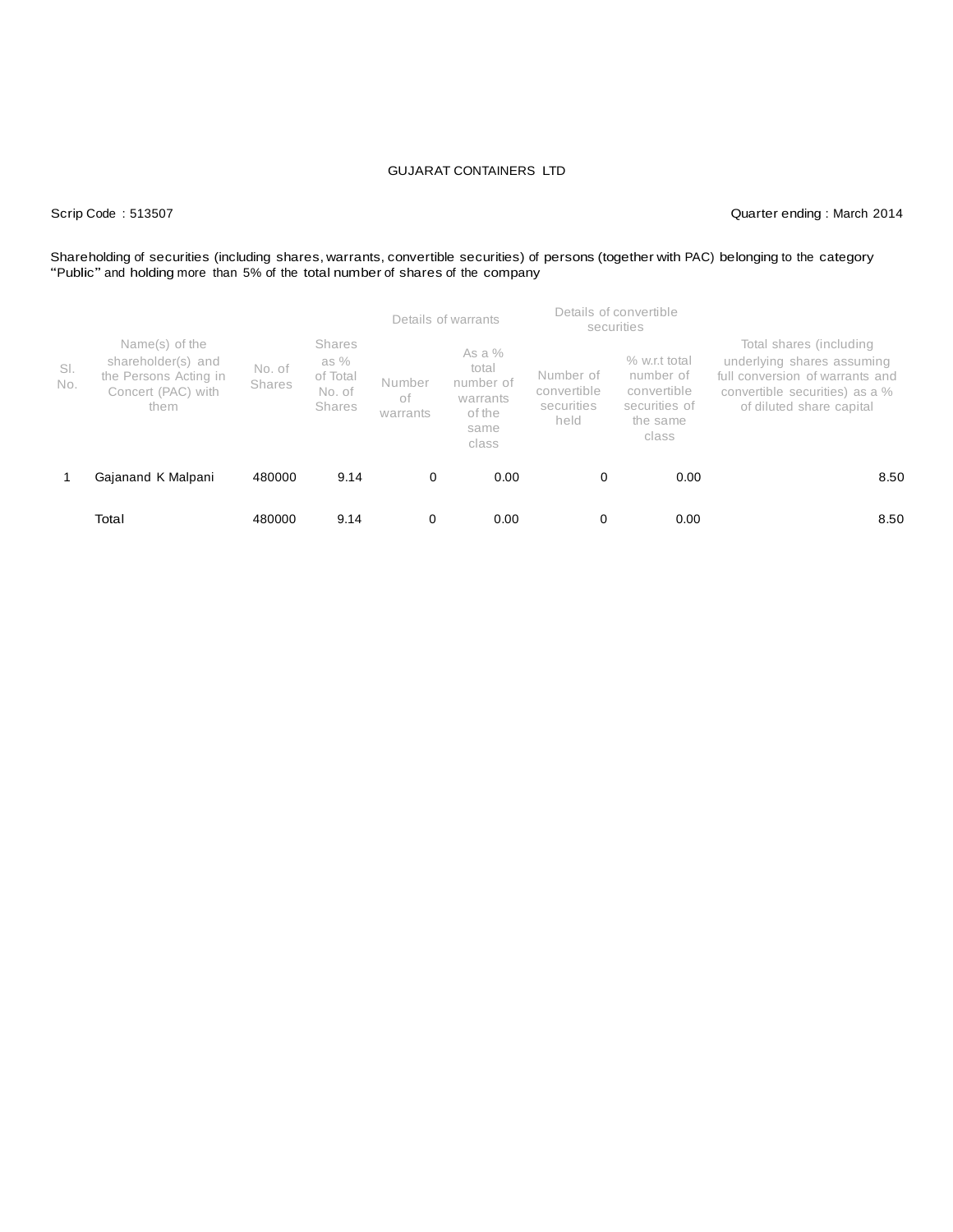## Scrip Code : 513507 Quarter ending : March 2014

### Details of Locked-in Shares

| SI. No. | Name of the Shareholder | No. of Shares | Locked-in Shares as % of<br>Total No. of Shares |      |
|---------|-------------------------|---------------|-------------------------------------------------|------|
|         | Neil Shah               | 1,00,000      |                                                 | 1.90 |
| 2       | Neha Vora               | 1,00,000      |                                                 | 1.90 |
|         | Total                   | 2,00,000      |                                                 | 3.81 |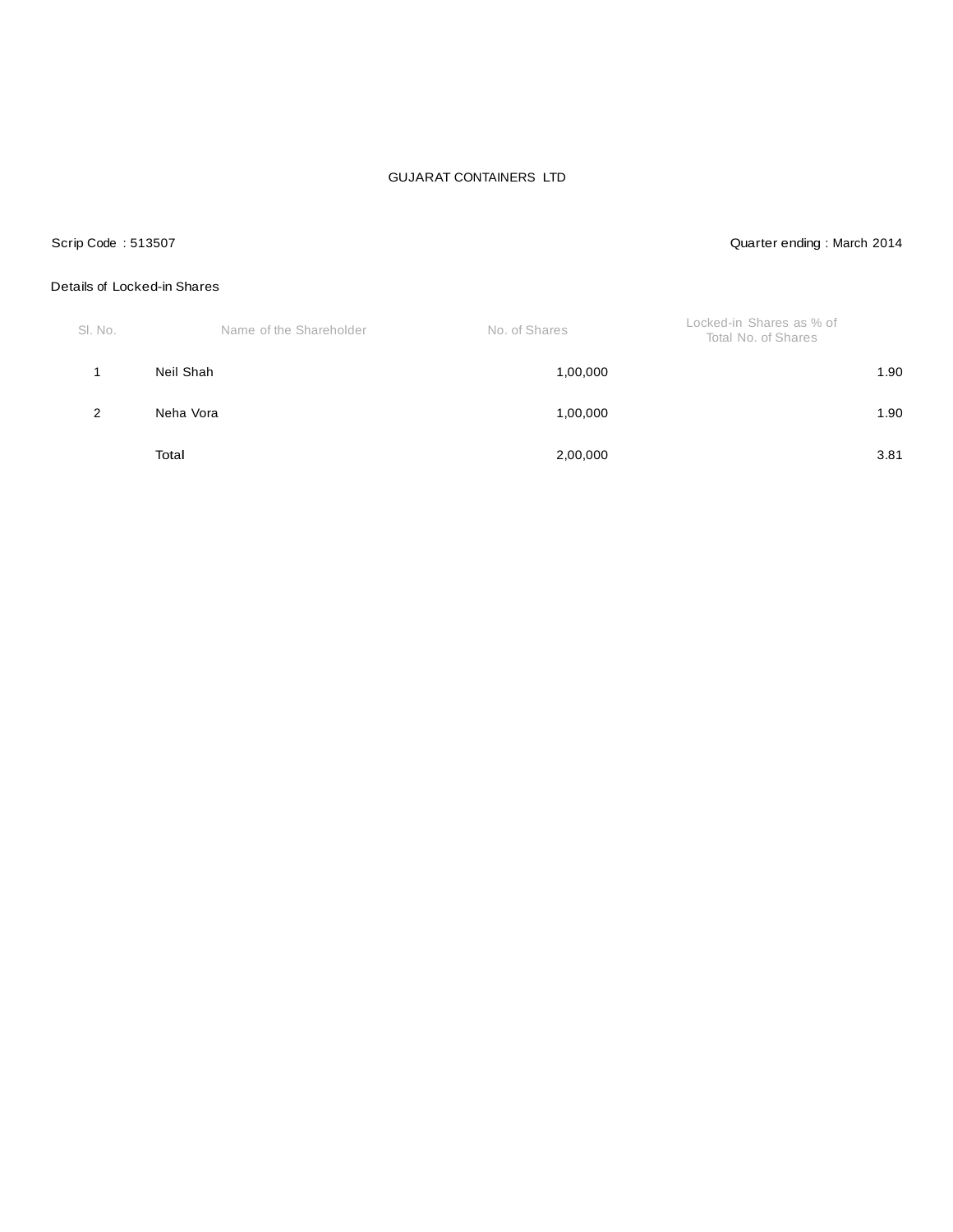### Scrip Code : 513507 Quarter ending : March 2014

## Details of Depository Receipts (DRs)

| - SI.<br>No. | Type of Outstanding DR (ADRs,<br>GDRs. SDRs. etc.) | No. of<br>Outstanding DRs | No. of Shares<br>Underlying<br>Outstanding DRs | Shares Underlying Outstanding DRs as % of<br>Total No. of Shares |
|--------------|----------------------------------------------------|---------------------------|------------------------------------------------|------------------------------------------------------------------|
|--------------|----------------------------------------------------|---------------------------|------------------------------------------------|------------------------------------------------------------------|

### 1 Nil 0.00

Total 0.00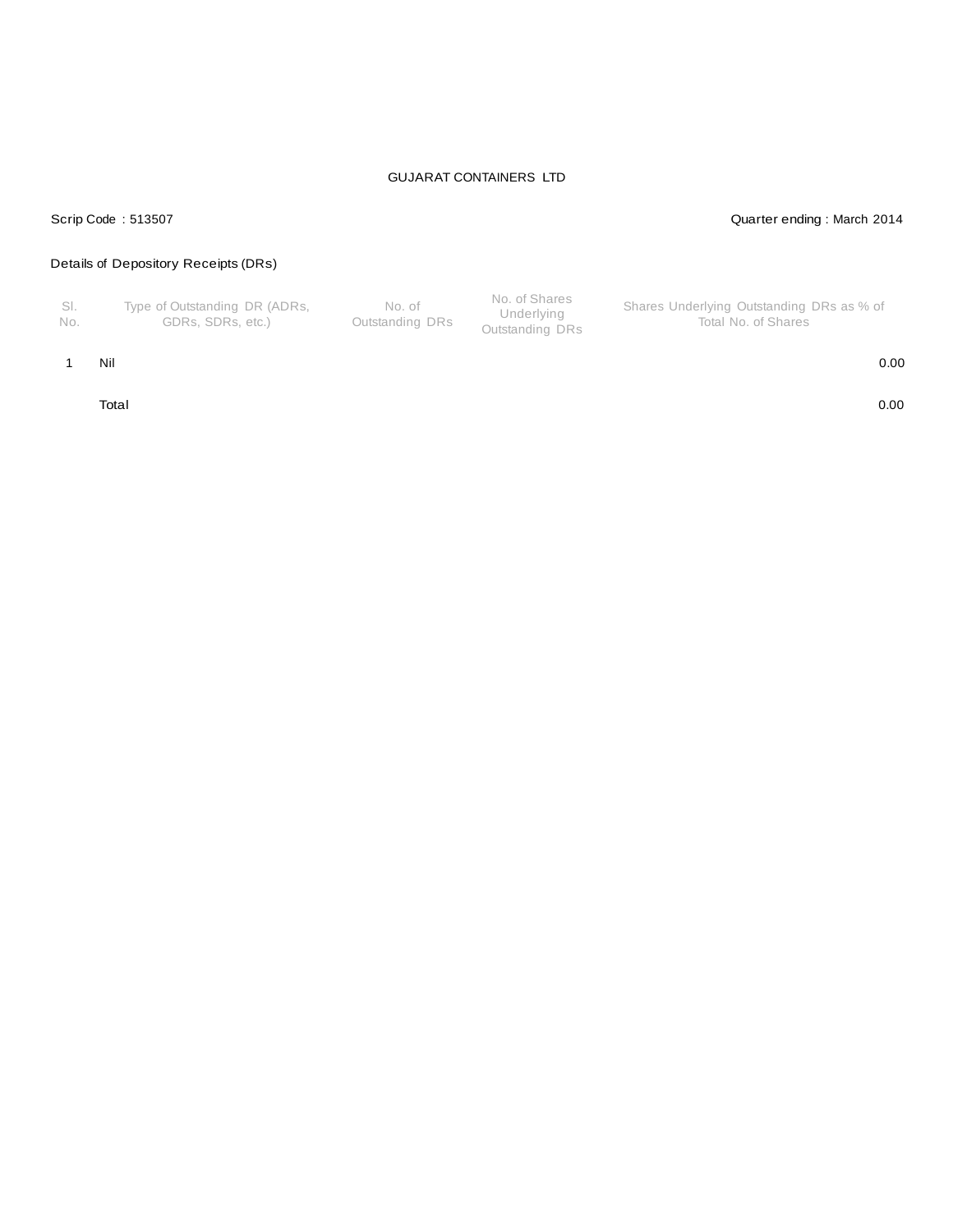Scrip Code : 513507 Quarter ending : March 2014

Holding of Depository Receipts (DRs), where underlying shares held by 'promoter / promoter group' are in excess of 1% of the total number of shares.

| SI.<br>No. | Name of the DR<br>Holder | Type of Outstanding DR (ADRs, GDRs,<br>SDRs, etc.) | No. of<br>Shares<br>Underlying<br>Outstanding<br><b>DRs</b> | Shares Underlying Outstanding DRs as a % of Total<br>No. of Shares |
|------------|--------------------------|----------------------------------------------------|-------------------------------------------------------------|--------------------------------------------------------------------|
|            | Nil                      | Nil                                                |                                                             | 0.00                                                               |

Total 0.00